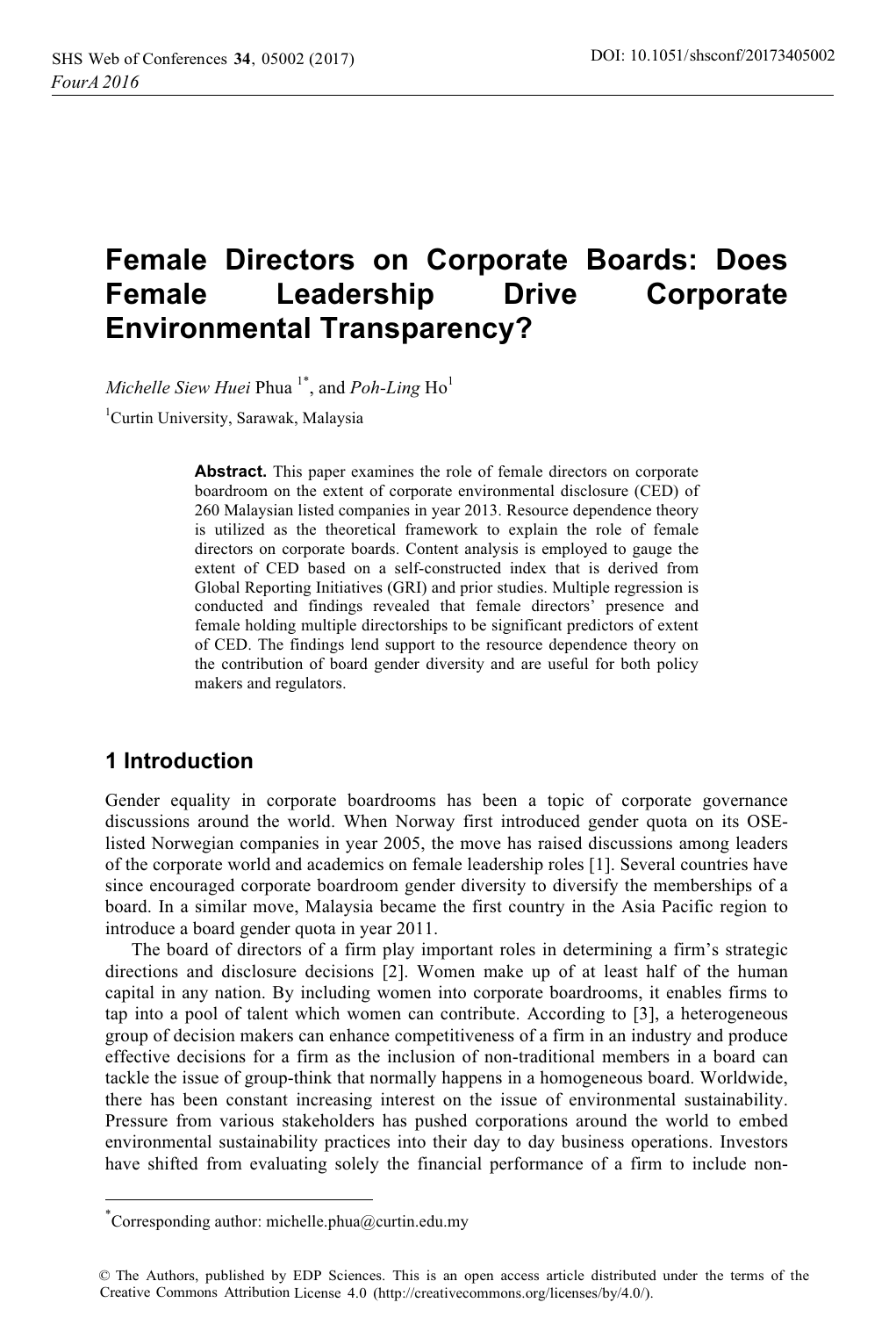financial performance to gauge a firm's long term value creation [4, 5]. The inclusion of women directors can broaden the perspective of a board of directors to facilitate decision making and respond to demands of a diverse group of stakeholders. Prior studies have shown that corporate board gender diversity is positively associated with the extent of sustainability disclosure of firms in developed countries [1, 6]. Hence, this paper focuses on the role of female directors in corporate decision making through the lens of environmental reporting by Malaysian listed companies in year 2013.

The resource dependency theory is used as the framework to explain the inclusion of women into corporate boards. By having diversity in boardrooms, firms can tap into more resources such as having more external networks, different sets of skills, expertise and experiences of female directors which adds value to the firm. The content analysis method is employed to gauge the extent of environmental disclosure by 260 Malaysian firms listed on the Bursa Malaysia stock exchange and multiple regression analysis is carried out to examine the association between corporate board gender diversity and extent of environmental disclosure by the listed firms.

This study finds that the presence of female directors on corporate boardrooms and female directors with multiple directorships are significant predictors of environmental disclosure practices of Malaysian listed firms. The result provides support to the role played by female directors in providing essential resources such as advice, counsel and outlook to firms. These results are of significance to policy makers and regulators to further encourage participation of women in corporate decision making positions.

This study contributes to the body of literature on corporate governance in terms of board gender diversity. First, it provides important insights into the roles played by female directors in Malaysia, a developing country, where board memberships are normally dominated by males. Secondly, a study on the association of board gender diversity and voluntary environmental disclosures provides rich insights into the contribution made by female directors on corporate boards in terms of sustainability issues. Finally, as the Malaysian government has advocated the importance of having board gender diversity and environmental sustainability, the examination of such board compositions and disclosure practices can assist policy makers to deliberate their future policy-making decisions.

The rest of the paper is structured as follows. Section 2 provides the literature review into the development of women in Malaysia and hypotheses developed to examine female roles in corporate decision. Section 3 gives the research methodology and the results of this study are presented in Section 4. Section 5 concludes the paper.

# 2 Literature review and hypotheses development

Following the initiative taken by Norway in mandating gender quota in Norwegian corporate boards, Malaysia too joined the bandwagon by enacting a policy target through its Securities Commission Corporate Governance Blueprint in 2011. This authoritative document advocates women in decision making positions through a recommendation for public listed companies to achieve 30% female representation in corporate boardrooms by year 2016.

In today corporate world where culture, political and societal views and values are constantly changing and evolving, it is crucial for a firm to be able to manage its business risks and environmental challenges in order to satisfy a wide range of stakeholders. This could be achieved by having an effective board as strategic directions are made at the board level and influences the actions taken by management which in turn affects both shareholders and stakeholders. Hence, an effective board is needed for corporate management to better respond to demands from various stakeholder groups.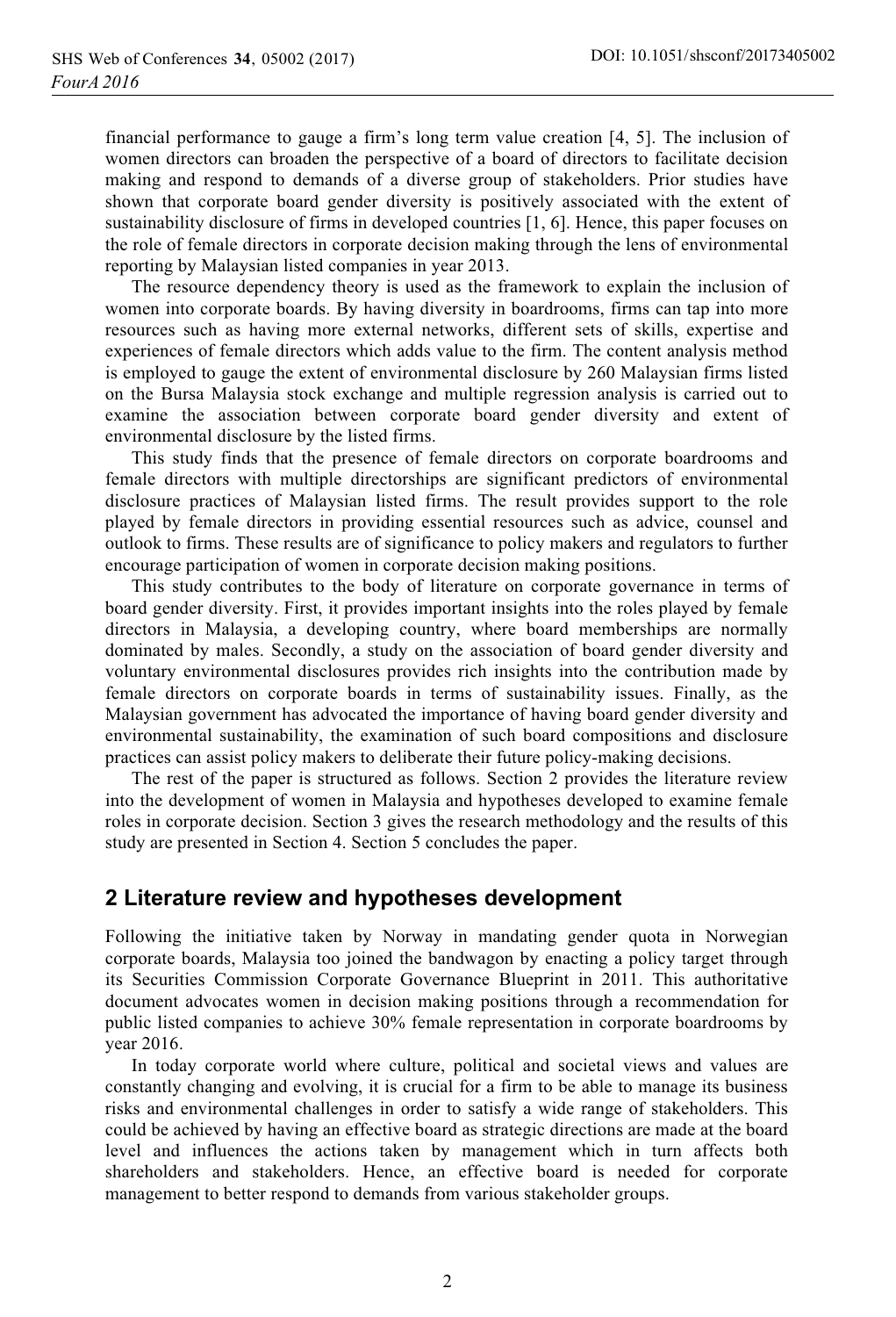Resource dependency theory provides an ideal framework to explain the need to include female directors on corporate boardrooms. This theory posits that an organization has to draw crucial and critical resources in order to better meet the demands of the society which will ensure the legitimacy of a company. The board of directors has several functions in an organization which includes monitoring and controlling management's decisions, providing useful information and counsel to the management; ensuring management complies to applicable laws and regulations pertaining to the firm and providing beneficial linkage to their external environment [7]. By having heterogeneous boards, the diversity of memberships in a board enable firms to address specific issues faced by different stakeholder groups and respond to such demands accordingly. Also, by having female directors on corporate boardrooms, a board can better manage and monitor management as female directors normally will bring different sets of skills, experience and expertise which can help to enhance the governance of a corporate board. Board gender diversity are evidenced to provide critical external resources to a firm as the involvement of female directors in decision making positions contribute valuable insights to management, unique perspectives into setting corporate strategy and enhancing corporate reputation in the society [8].

The impact of corporate board gender diversity on environmental sustainability of a firm should not be overlooked. Prior studies found that presence of female directors in corporate board enhanced the level of environmental awareness of a company [9]. According to Park, Choi [10], female directors are more environmentally conscious than their male counterparts and are generally more sensitive towards environmental exploitations issues that happened in the society. Galbreath [11] however documented a different conclusion regarding female directors' contribution towards environmental disclosure in U.S. firms. Hence, in order to examine the association between the presence of female directors on corporate boards on the extent of corporate environmental disclosure, the following hypothesis is developed:

**H1:** There is a positive association between presence of female directors on corporate boards and the extent of corporate environmental disclosure by Malaysian listed firms.

The contribution of female directors' influence on corporate decision making can also be evaluated through the number of directorships held by the female director. By holding multiple directorships of different firms, a female director can acquire knowledge on best practices in the industry and can provide this crucial resource to help management better understand the society it operates in. It enables the sharing of timely and relevant information across firms. Previous studies found that interlocked firms practiced similar corporate strategies [12]. In order to formally test the association between the two variables, the following hypothesis is developed:

**H2:** There is a positive association between female directors with multiple directorships and the extent of corporate environmental disclosure by Malaysian listed firms.

Board independence is a core to good corporate governance of a board. Independent non-executive directors exist in corporate boards to function as a check and balance mechanism to ensure that decisions made by the board as a whole and management is congruent with the interest of the owners of the firm [13]. Malaysia Code on Corporate Governance 2012 has emphasized on the importance of environmental sustainability in making corporate decisions as it affects both shareholders and stakeholders. In order to test the association between board independence and the extent of corporate environmental disclosure, the following hypothesis is tested:

**H3:** There is a positive association between independent non-executive female directors and the extent of corporate environmental disclosures by Malaysian listed firms.

Audit committee is where corporate accounting policies as well as corporate disclosure policies decisions are made. Hence, another way to gauge influence of female directors on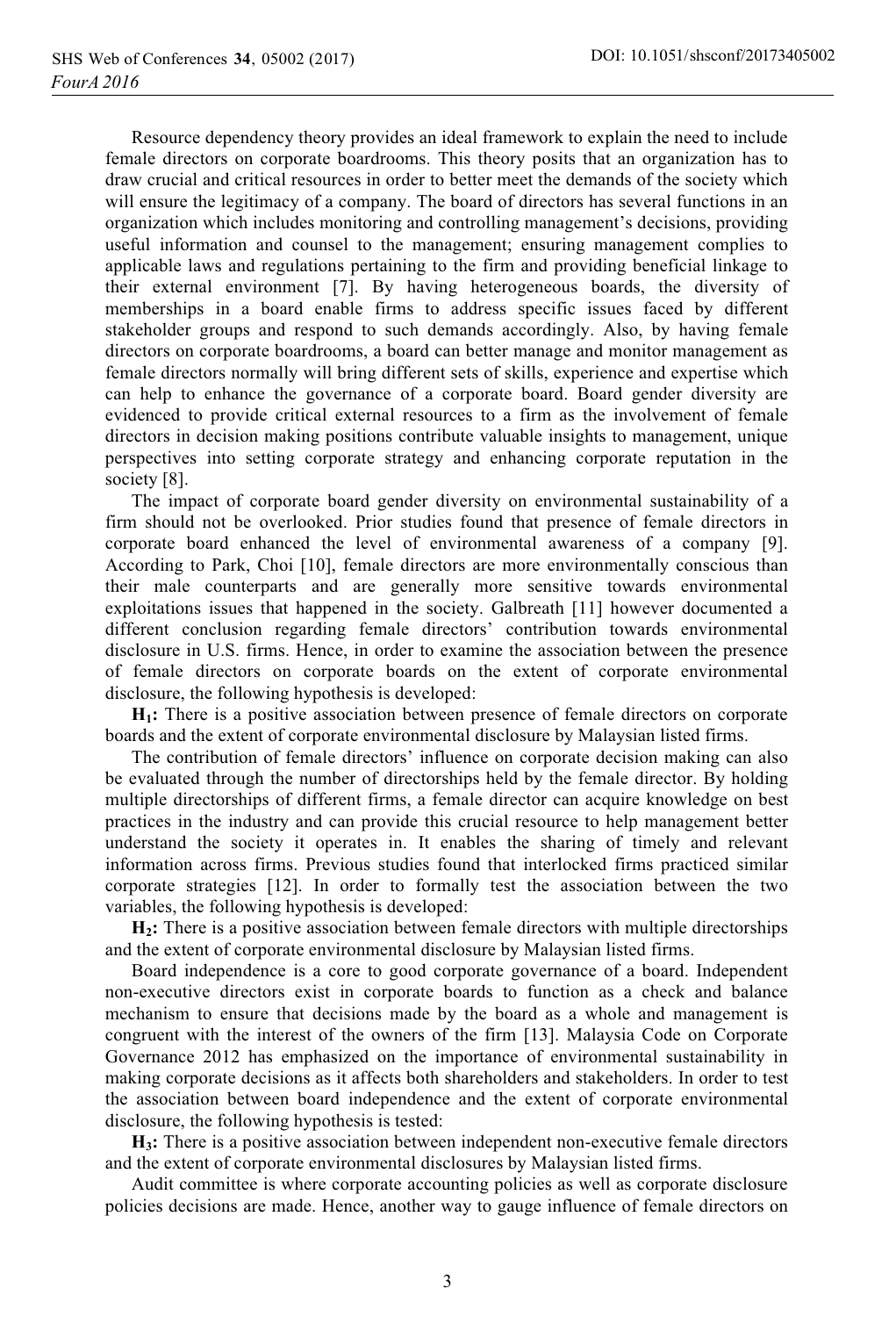corporate reporting is to examine female involvement in corporate board audit committees. Several studies found that female directors are normally seated in board audit committees perhaps due to their sensitive nature towards the needs of stakeholders and community around them [14]. To formally examine the association between female directors on board audit committee and the extent of corporate environmental disclosure, the following hypothesis is developed:

**H4:** There is a positive association between female directors seated on board audit committee and the extent of corporate environmental disclosure of Malaysian listed firms.

## **3 Data and methodology**

#### 3.1 Sample source and variables operationalization

The data of this study is taken from the annual reports of 260 non-financial quoted Malaysian companies with financial years ending during 2013. Year 2013 is chosen for the analysis as it is timely to evaluate public companies' respond to the Corporate Governance Blueprint 2011 to include female directors on corporate boardrooms. The dependent variable in this study is the extent of corporate environmental disclosure (CED) by Malaysian listed firms. A researcher-constructed index of 18 items is utilized as a proxy to gauge the extent of environmental disclosure by Malaysian firms. The index is derived from the Global Reporting Initiatives (GRI) to ensure content validity as it is the most authoritative source of corporate social and environmental responsibility reporting globally. Independent variables included in this paper are presence of female directors in corporate boards (FemDir), female directors holding multiple directorships (FemMD), female directors as independent non-executive directors (FemINED) and female directors seated on board audit committee (FemBAC). Variables which are found to be determinants of CED in prior studies are included in this paper as control variables. These variables are firm size (Size), profitability (RoA), leverage (Lev), ownership concentration (OwnerConc), auditors' quality (Big4) and industry membership (Ind).

#### **3.2 Multiple rearession model**

To test the association between the dependent variable with independent variables and control variables included in the study, the following Ordinary Least Square (OLS) regression with robust standard errors on a basis of cross-sectional analysis is developed:  $\overline{CED_x} = \beta_0 + \beta_1 FemDir + \beta_2 FemMD + \beta_3 FemINED + \beta_4 FemBAC + \beta_5 OwnerConc$  $+\beta_6 Big4 + \beta_7 RoA + \beta_8 Lev + \beta_9 Ind + \beta_{10} Size + \varepsilon_x$ 

## **4 Results and discussions**

Table 1 summarizes the multiple regression results based on the model developed. The hierarchical multiple regression technique is used in this study in order to control for the confounding effects by control variables identified in the study. When only control variables used in the study is entered, the explanatory power of the model as indicated by the value of adjusted R-square is 21.6%. The second multiple regression is run with both independent and control variables entered and the explanatory power of the model has improved with the adjusted R-square of 28.80%. The model is highly significant ( $p<0.01$ ) suggesting that the model explains a substantial percentage of the variation in the level of environmental disclosure.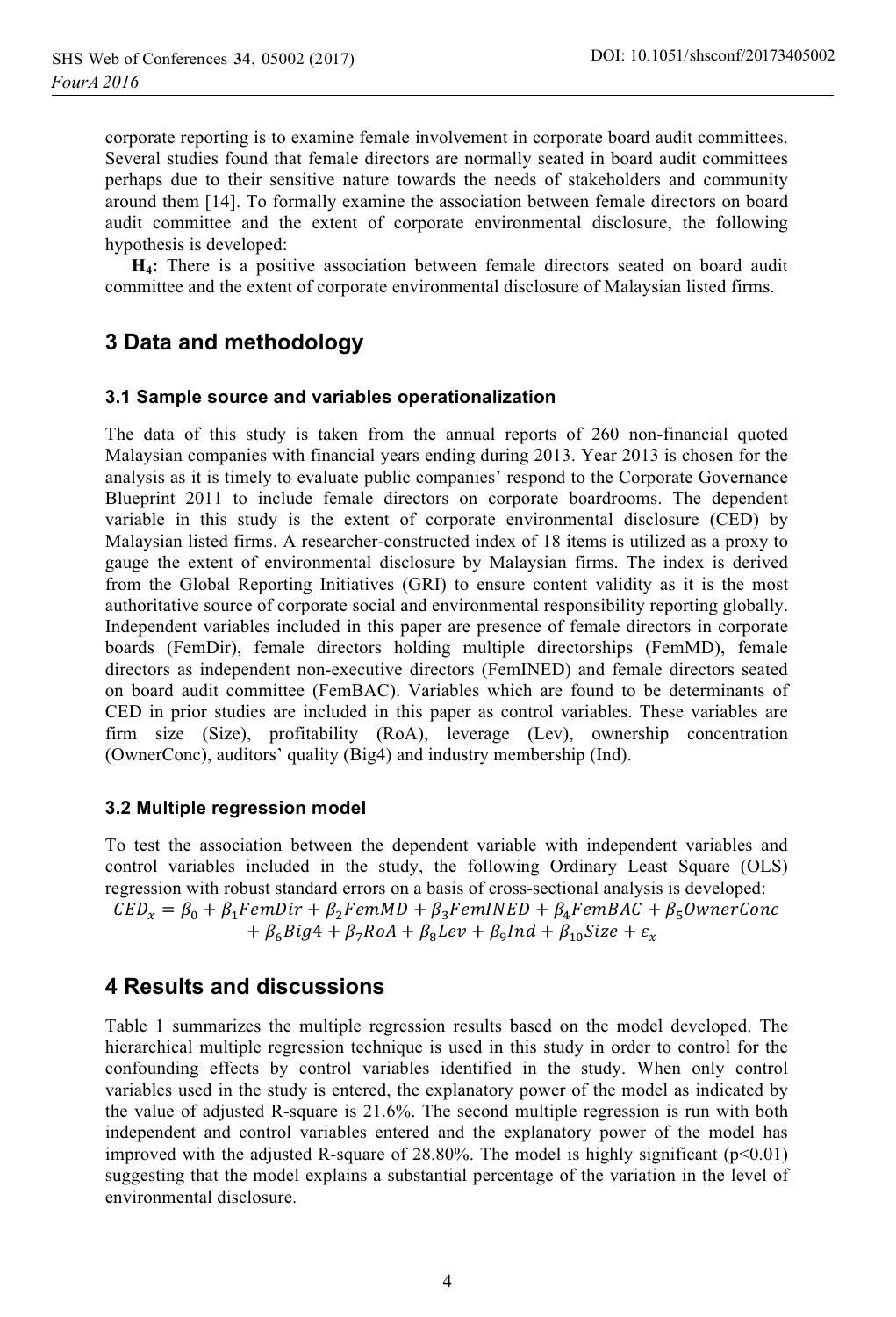| Model                                   | Adjusted R<br>Square | Std. Error<br>of the<br>Estimate | <b>Change Statistics</b> |          |     |     |                  |
|-----------------------------------------|----------------------|----------------------------------|--------------------------|----------|-----|-----|------------------|
|                                         |                      |                                  | R Square<br>Change       | F Change | df1 | df2 | Sig. F<br>Change |
| Control<br>variables<br>only            | .216                 | .20024                           | .234                     | 12.884   | 6   | 253 | .000             |
| Independent<br>and control<br>variables | .288                 | .19084                           | .081                     | 7.390    | 4   | 249 | .000             |

**Table 1:** Summary of Multiple Regression Results

H1 proposes a positive association between female directors in corporate boardroom and the extent of environmental disclosure practices. Table 2 reveals a positive and statistically significant association between CED and female directors on corporate boardroom (p<0.10), suggesting that the presence of female directors engender greater environmental disclosure. Hence,  $H_1$  is supported. The result of this study provide evidence that female directors can bring valuable resources to a company by influencing management to be more environmentally sustainable by having environmental-friendly practices and providing more environmental information to the public.

H2 proposes a positive association between female directors holding multiple directorships and the extent of environmental disclosure practices by Malaysian listed companies.  $H_2$  is supported by the results shown in Table 2 as there is a positive and statistically significant association between a firm's CED and female director holding multiple directorships  $(p<0.01)$ .

|                | Unstandardized |            | Standardized |          | Sig.      |
|----------------|----------------|------------|--------------|----------|-----------|
| Model          | Coefficients   |            | Coefficients | t        |           |
|                | В              | Std. Error | Beta         |          |           |
| (Constant)     | $-.691$        | .183       |              | $-3.777$ | $.000***$ |
| FemDir         | .236           | .152       | .121         | 1.554    | $.060*$   |
| FemMD          | .498           | .191       | .194         | 2.602    | $.005***$ |
| FemINED        | .118           | .285       | .038         | .415     | .339      |
| FemBAC         | $-.025$        | .301       | $-.006$      | $-.084$  | .467      |
| OwnCon         | .090           | .075       | .066         | 1.212    | .113      |
| RoA            | .004           | .063       | .006         | .066     | .474      |
| Leverage       | .059           | .057       | .099         | 1.034    | .151      |
| Industry       | .012           | .032       | .021         | .385     | .350      |
| Big4           | .062           | .026       | .136         | 2.364    | .009      |
| NLogTotalAsset | .042           | .010       | .278         | 4.283    | .000      |

**Table 2:** Multiple Regression Results

Legend: The independent variables are FemDir= female directors; FemMD= female directors with multiple directorships; FemINED= female directors as independent non-executive directors; and FemBAC= female directors in board audit committee. The control variables are OwnCon=ownership concentration; RoA=return on assets; Lev=leverage; Industry= industry membership; Big4= auditor's quality; LgTotalAsset=log of total assets. Associations \*, \*\* and \*\*\* are statistically significant at the 10%, 5% and 1% respectively.

Although the association between the extent of CED and female directors as independent non-executive directors in corporate boardroom is positive, this association does not reach statistical significance. Hence,  $H_3$  is rejected. This may be due to the lack of experience and knowledge of independent non-executive directors on environmental issues.